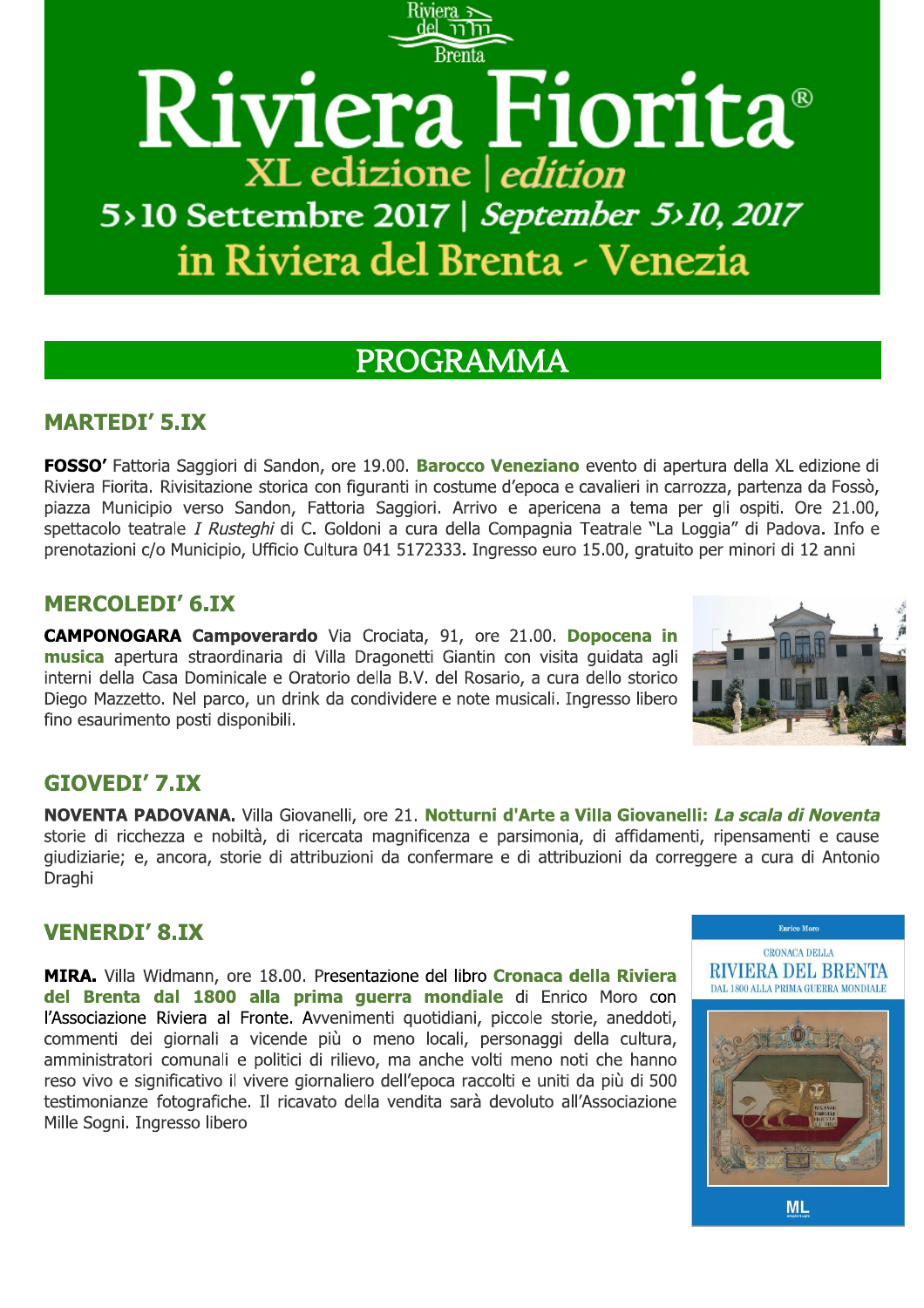

FIESSO D'ARTICO. Piazza Marconi, ore 21.00. Nella suggestiva cornice della piazza antistante il Palazzo municipale, aspiranti miss in eleganti abiti sfileranno per aggiudicarsi il titolo di Miss Riviera del Brenta.

**CAMPOLONGO M.** Esposizione archeologica "Mino Meduaco" Santa Maria Assunta, ore 21.00. **Archeo Riviera** visite quidate gratuite all'esposizione archeologica che raccoglie centinaia di reperti ritrovati nel territorio. Apertura della nuova sezione dedicata ai Veneti antichi, proiezioni di filmati, ricostruzioni 3d, buffet per tutti, ingresso gratuito. A cura del gruppo archeologico "Mino meduaco". Info 328 4793941



## **SABATO 9.IX**

CAMPAGNALUPIA Lova, Valle Cornio ss Romea (km 110), ore 14.45 - 18.00. Valli da Pesca escursione alle valli da pesca in compagnia di **ATN Laguna Sud** navigando il canale del Cornio e costeggiando le valli da pesca del Cornio e dell'Averto per osservare le numerose specie di volatili che trovano protezione e cibo nelle sue calme acque. Lungo il percorso: lo splendido ed insolito casone di caccia di Valle Zappa, la casa di pesca di Valle Zappa dove è prevista la prima sosta, il Capanno La Pettegola con sosta e drink rinfrescante. Il battello: motoscafo Cornio, tipico veneziano con ponte panoramico.

Al termine del tour visita all'antica idrovora del 1800 (el Machinon).

Tariffa individuale: adulto € 13,00, ragazzi dai 6 ai 12 anni € 6,00. Posti limitati, numero minimo previsto di partecipanti: 50 pax. I biglietti per l'evento dovranno essere acquistati entro il 10 settembre presso la sede di Atn Laguna Sud o contattando gli uffici al numero 041 467147. Info: www.atnlagunasud.it

STRA, Arena Antica Pescheria, dalle ore 16.00. Prove pratiche di Voga alla Veneta e mini tour in collaborazione con la Scuola Padovana Voga Veneta Vittorio Zonca, gli Amissi del Piovego e TVB Traditional Venetian Boats. Alle 17.00 prove di navigazione elettrica, un nuovo servizio di noleggio barche elettriche con quida senza patente per la Riviera del Brenta. Durante la giornata si potranno gratuitamente provare.

Alle 18.00 le imbarcazioni storiche dei nobili veneziani ormeggiate ai bordi della Brenta potranno essere ammirate, immortalate, viste da vicino offrendo una occasione imperdibile per fotografi, pittori, disegnatori, videomaker ...

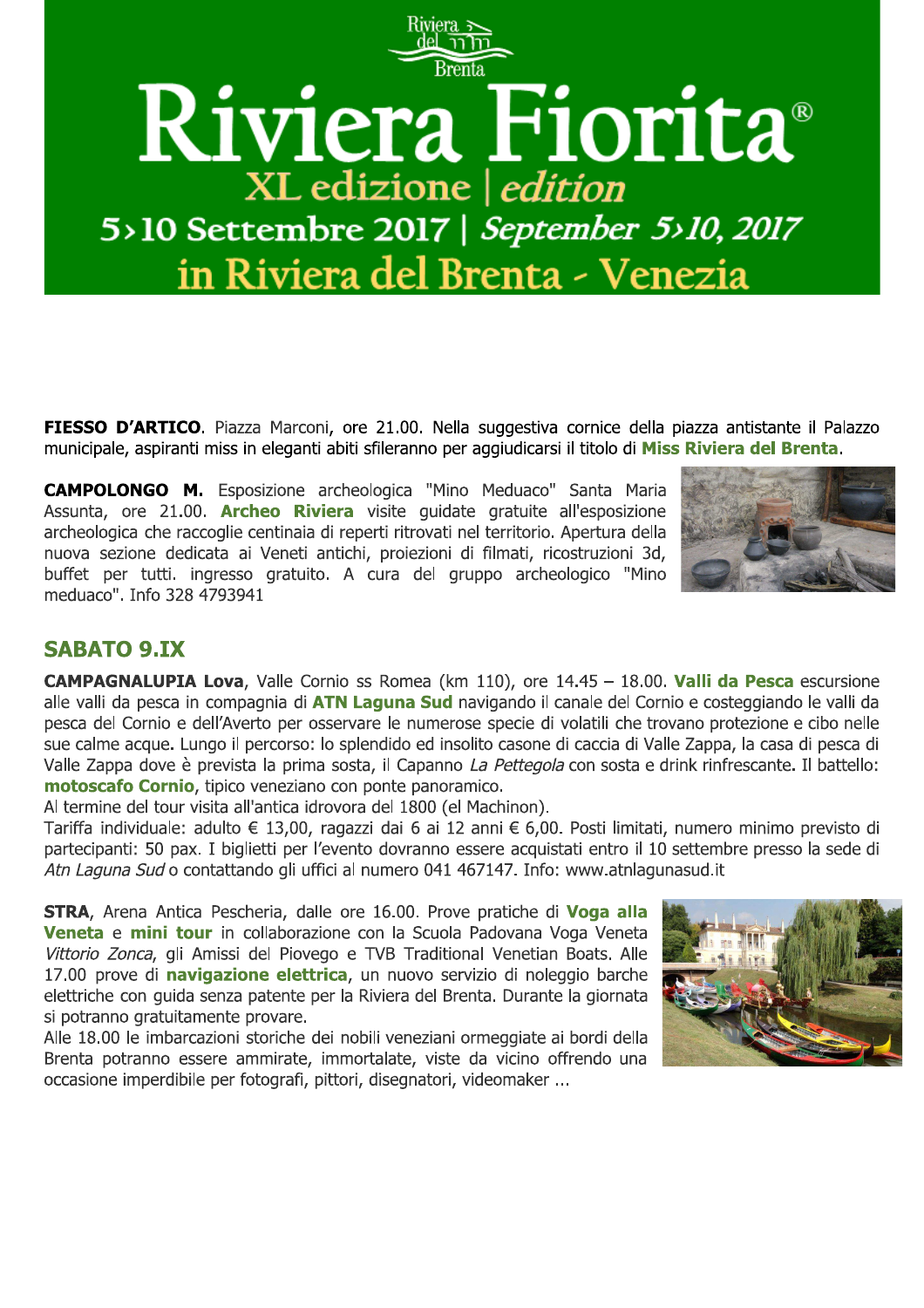

Ore 20.00 Festa delle Remiere | Cena con vista per festeggiare la vigilia della Regata e onorare le società remiere di Voga alla Veneta. Cena degustazione ispirata alle tipicità gastronomiche veneziane e musiche della tradizione remiera. In collaborazione del Mangia Street Food Festival e l'Associazione Stradafare.

Nel parco di Villa Loredan, ore 17.00 A piedi nudi | Earthing. Petali di rosa su cui camminare scalzi, note musicali da ascoltare e in cui perdersi, sapori di Riviera Fiorita per l'aperitivo a tema.

**NOVENTA PADOVANA** ore 19.00. La cena fiorita a bordo della Motonave Delta Patavium. Imbarco difronte Villa Giovanelli, navigazione lungo il Canale Piovego e Naviglio della Brenta ammirando le magnifiche Ville Venete che si affacciano lungo le sponde fino a Dolo, dove la motonave effettuerà la sosta per la passeggiata notturna in visita a questo piacevolissimo borgo. Rientro a Noventa previsto per le ore 24.00. Cena a bordo a base di pesce. Quota di partecipazione euro 37,00 a persona. Info e prenotazioni: Delta Tour 049 8700232, dal lunedì al venerdì h 9-13 / 14 - 18, info@deltatour.it

CAMPOLONGO MAGGIORE, BOJON. Piazzale della Chiesa Bojon, ore 21.00. **Estate in Arte e Musica** concerto della band La Compagnia Acoustic Show cover Vasco Rossi, Battisti, Pezzali, Mina, Pausini. Performance artistica live Energia interiore dell'artista Mary Bordin. Area ristoro. Ingresso gratuito. A cura dell'Associazione "DAFNE". Info 346 3579141





## **DOMENICA 10.IX**

**STRA S. Pietro** (Via Barbariga) | Paluello, ore 8.00 - 12.00 Chiusura del tratto stradale per dedicarlo a pedoni, ciclisti, pattinatori, slow-tourists e accompagnare il corteo acqueo.

**FOSSO** Piazza G. Marconi, ore 8.30. **Biciclettata Fiorita** pedalata per seguire la partenza del corteo acqueo a Stra e accompagnare le imbarcazioni fino a Dolo con soste nei punti più significativi della Riviera. Ore 12.30 circa, pranzo in Villa Badoer Fattoretto di Dolo a cura della Pro Loco di Fossò. Aperto a tutti, costo euro 10,00 a persona

da STRA a PALUELLO, ore 9.00. Camminata del Benessere ritrovo davanti a Villa Loredan. Ore 9.15 partenza della camminata per accompagnare il Corteo acqueo sino a Paluello con soste nei punti più suggestivi e aperitivo a tema Chupito caffè. Percorso di circa 9 km complessivi. Per eventuali camminatori in difficoltà sarà disponibile a metà percorso un mezzo di supporto per il rientro. A cura di: ASD I Sarmati e Gruppo Cammino Tombelle cell 335 6397563 e Gruppo Cammino Stra cell 333 3921785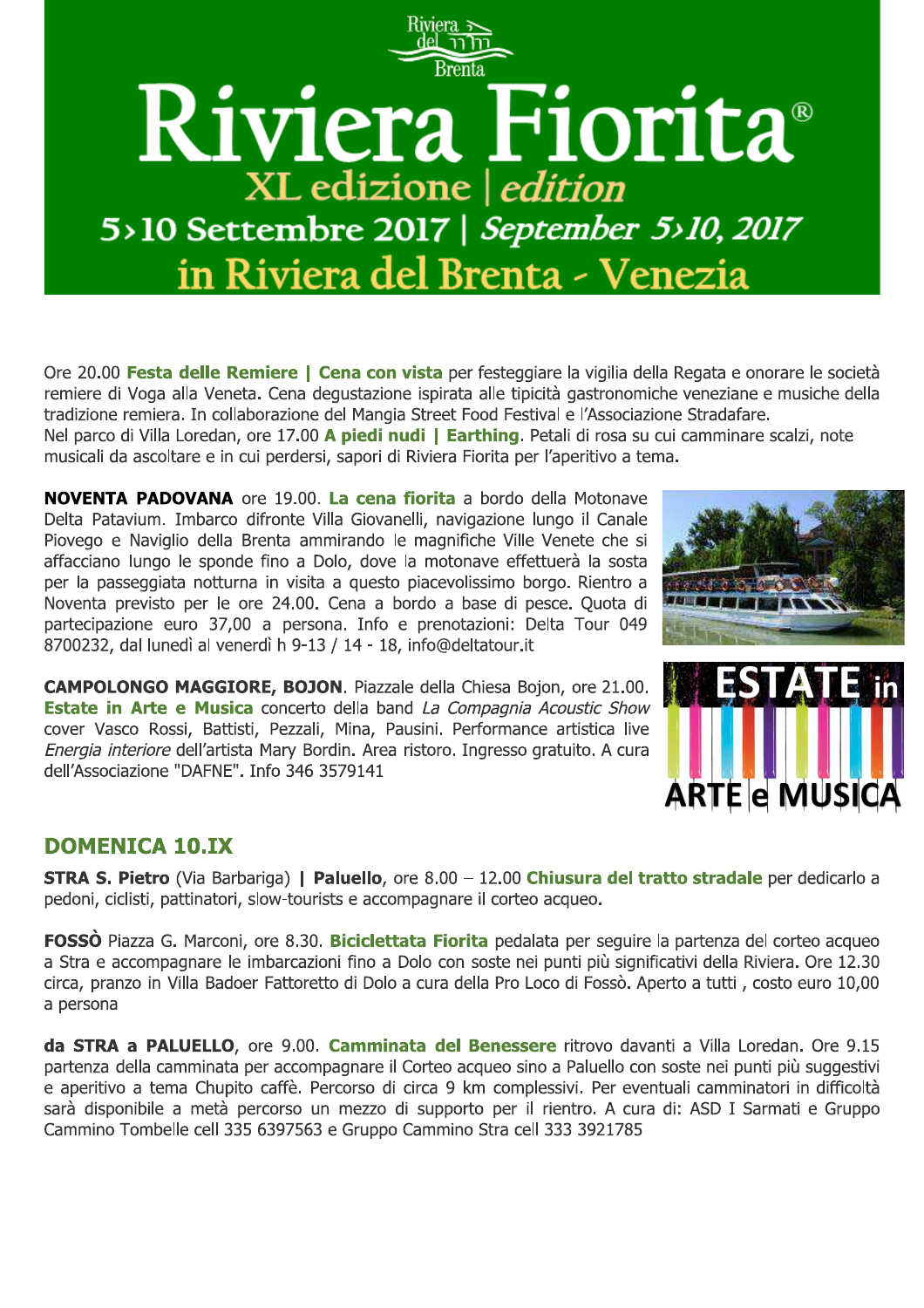

FIESSO D'ARTICO Piazza Marconi e Giardino Palazzo Municipale, ore 9.00. Colazione sul Naviglio tradizionale colazione sul naviglio con distribuzione di dolci, panini, bibite e caffè. I soci della Pro Loco indossano i costumi tipici della antica realtà contadina, le rive del Naviglio sono addobbate con festoni, bandierine, grandi fiori di palloncini. In occasione del 25° anno di attività la Proloco offrirà una rosa in carta a tutte le signore che parteciperanno alla colazione

MIRA Villa Widmann Rezzonico Foscari, ore 10.00 - 24.00. Aperitivo e festa in Villa apertura della Caffetteria con servizio di cichetti tradizionali, gourmet e golosessi veneziani a cura di Ristorando catering & bangueting. Servizio di ristorante, a pranzo e cena, con degustazione di menù tipico veneto su prenotazione. A partire dal tardo pomeriggio in collaborazione con Crocodiles in Venice e Wood con special guest dj Spiller e Steve Murphy, per festeggiare tutti insieme la conclusione della 40ma edizione di Riviera Fiorita. Cibo e divertimento all'aria aperta nel verde giardino di questa storica location, suggestiva e unica nel suo genere. Ingresso libero.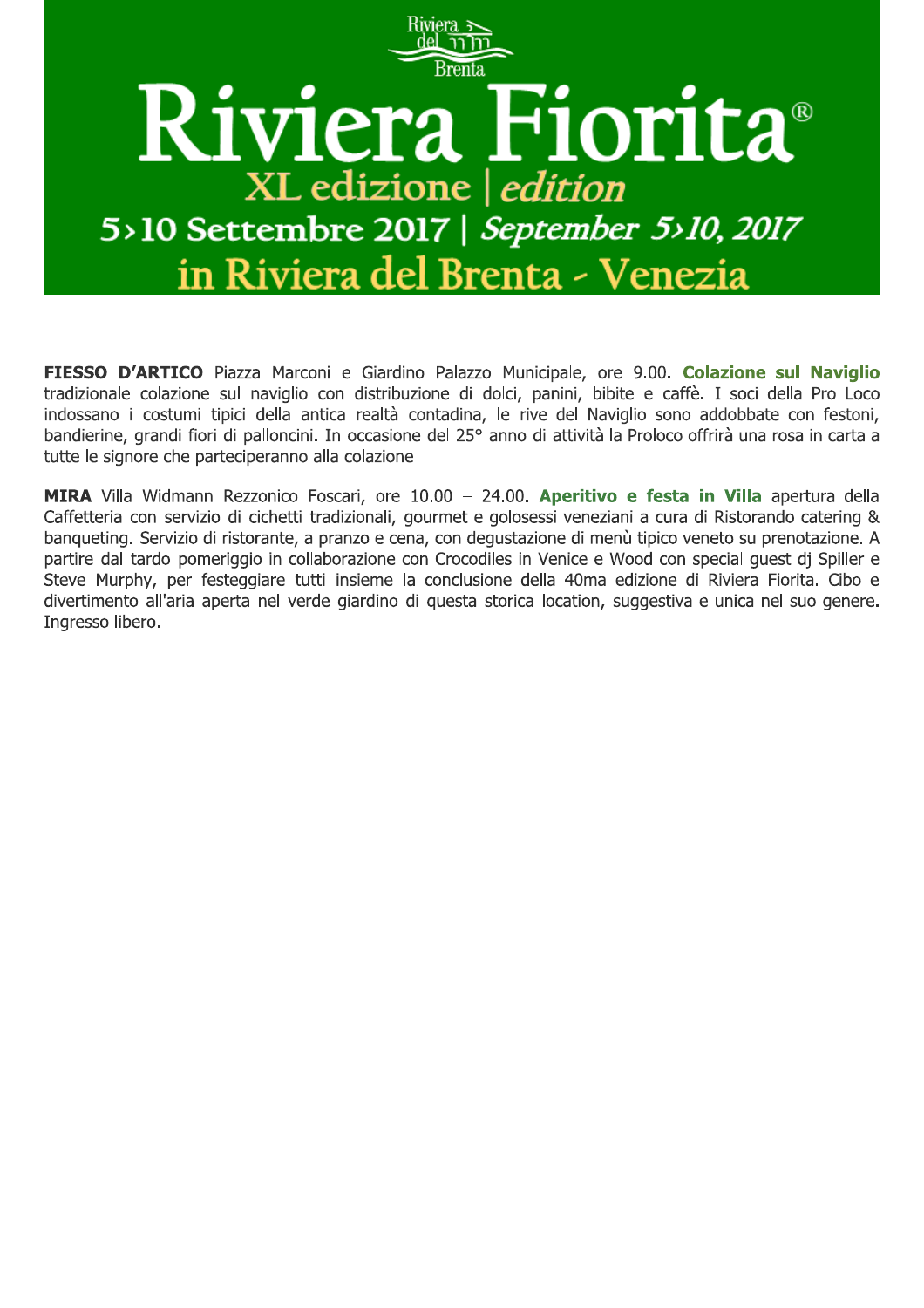## **Brenta** Riviera Fiorita® XL edizione | edition 5>10 Settembre 2017 | September 5>10, 2017 in Riviera del Brenta - Venezia

## **CORTEO ACQUEO & ...**

## domenica 10 settembre

- ore 9.00 STRA Villa Pisani · Cerimonia rievocativa dell'incontro tra il Doge ed Enrico III re di Francia e formazione del corteo storico.
- STRA Pontile del Torresino davanti Villa Foscarini Rossi · Raduno dei rematori e formazione del ore 9.30 corteo acqueo.
- ore 10.00 STRA/VIGONOVO Naviglio · Partenza del Corteo al seguito della Peata del Brenta dopo la tradizionale benedizione
- ore 10.30 FIESSO D'ARTICO Piazza Marconi · Saluto del corteo acqueo, Colazione sul Naviglio
- ore 11.00 DOLO Foro Boario Arrivo e discesa dei figuranti. Formazione del corteo storico e sfilata per le vie del centro verso le Scuderie Monumentali di Via Rizzo
- ore 12.30 DOLO ex Macello Reimbarco figuranti e formazione corteo acqueo
- ore 13.30 MIRA Villa dei Leoni Arrivo delle imbarcazioni e sosta per il pranzo MIRA Piazzetta Mira Porte · Pranzo con la delegazione di figuranti rappresentanti il Maggior Consiglio del Doge
- ore 15.30 MIRA Villa dei Leoni · Partenza del corteo acqueo per Malcontenta
- ore 16.30 MIRA/ORIAGO Piazza Mercato · Formazione del corteo storico con sfilata a piedi dei figuranti lungo Riviera San Pietro

Animazione a cura di Sei di Oriago se...

- ore 17.00 MALCONTENTA Centro · Pinocchio spettacolo teatrale e di animazione per i più piccoli proposta dalla compagnia Ridichetipassa
- ore 17.45 MALCONTENTA Centro · Arrivo del corteo, premiazione e consegna delle magliette ricordo. Chiusura della manifestazione con il bicchiere della staffa

Special quest: l'equipaggio di rappresentanza del Comune di Fossò

Rive ponti e pontili della Brenta saranno decorati con fiori e composizioni a tema a cura delle Proloco e delle Associazioni del territorio

Accompagneranno il corteo acqueo le auto d'epoca del Campagna Lupia Motor Gallery con raduno e partenza dalla Piazza di San Pietro di Stra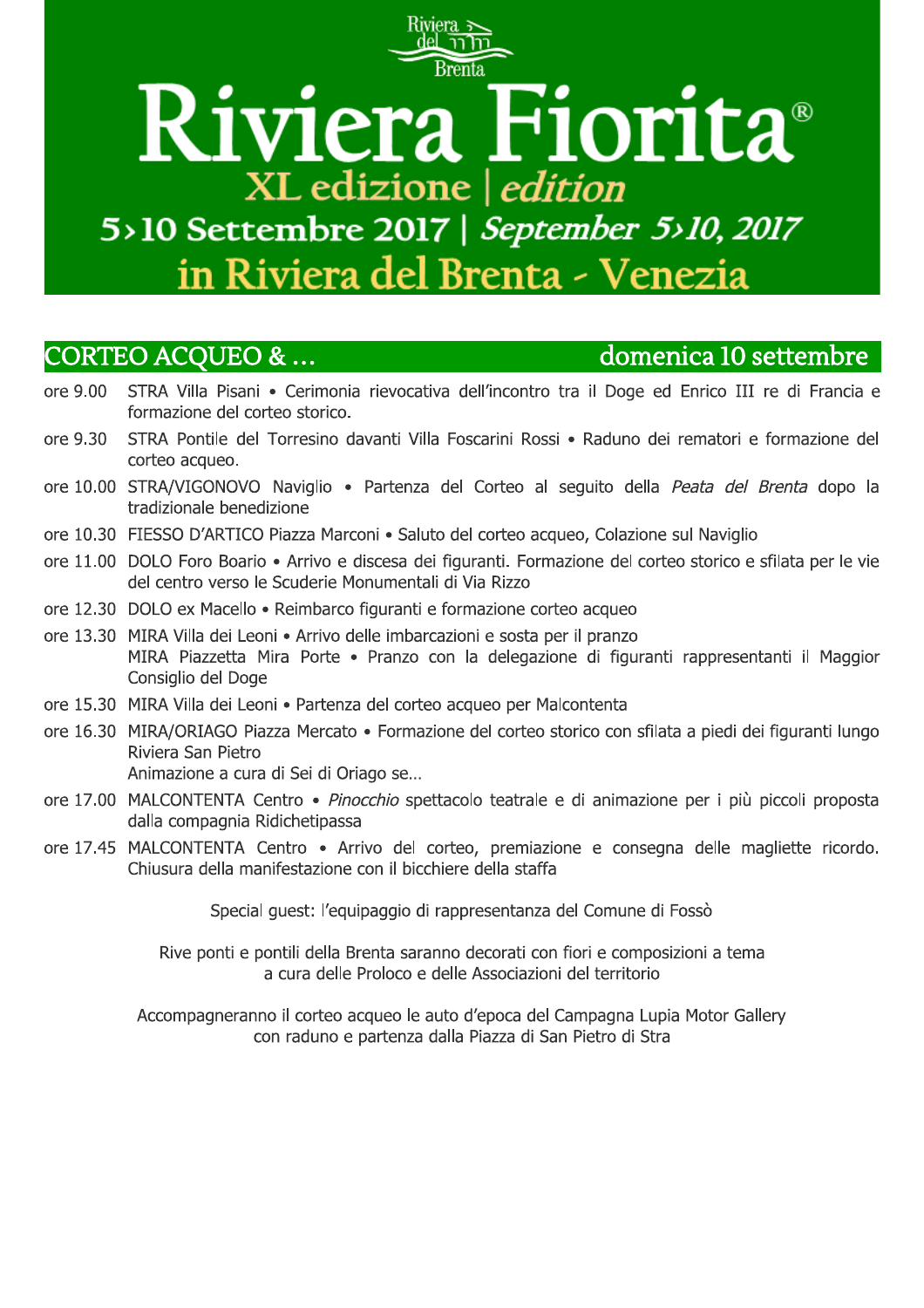

#### **Enti Promotori**

Consorzio delle Proloco BrentAdige, Unione dei Comuni Città della Riviera del Brenta, Comuni di Campagna Lupia, Camponogara, Campolongo Maggiore, Dolo, Fiesso d'Artico, Fossò, Mira, Noventa Padovana, Stra, Vigonovo, Comune di Venezia e Municipalità di Marghera, San Servolo s.r.l., Città Metropolitana di Venezia, Regione del Veneto, Associazione Cavalieri di San Marco

#### **Organizzazione**

Consorzio delle Proloco BrentAdige www.riviera-fiorita.it; info@riviera-fiorita.it; FB Riviera Fiorita IAT Villa Widmann 041 5600690

#### **Hanno collaborato**

Amici del Carnevale di Venezia, Associazione Anteas Campolongo Maggiore, Associazione Compagnia degli Anelli, Associazione Dafne, Associazione La Malcontenta, Associazione Veneziana Panificatori, Bottega dei Fiori Fossò, Casal Fossò, Croce Rossa Riviera del Brenta, Delta Tour, Fiori e Foglie San Pietro di Stra, Fioreria Graziella Campagna Lupia, Gruppo Roccocò Veneziano, Gruppo Rosa Antico, La Boutique del Fiore Stra, Pescheria da Sandra Mira, Proloco di Camponogara, Proloco di Dolo, Proloco di Fiesso d'Artico, Proloco di Fossò, Proloco di Noventa Padovana, Proloco di Stra

## **INIZIATIVE COLLATERALI**

#### **VILLE CARD**

Una sola carta per visitare le ville della Riviera del Brenta, una sorta di passepartout che apre al pubblico le porte di 9 antiche dimore delle nobili vacanze veneziane. I visitatori che acquisteranno la carta potranno usufruire di una riduzione sul biglietto d'ingresso nelle Ville del Circuito: Villa Todeschini (Noventa Padovana), Villa Foscarini Rossi (Stra), Villa Badoer Fattoretto (Dolo), Villa Tito (Dolo), Villa Valier Corò (Mira), Villa Widmann Rezzonico Foscari (Mira), Barchessa Valmarana (Mira), Villa Allegri von Ghega (Mira), Oasi WWF Valle Averto FB Riviera del Brenta - VilleCard

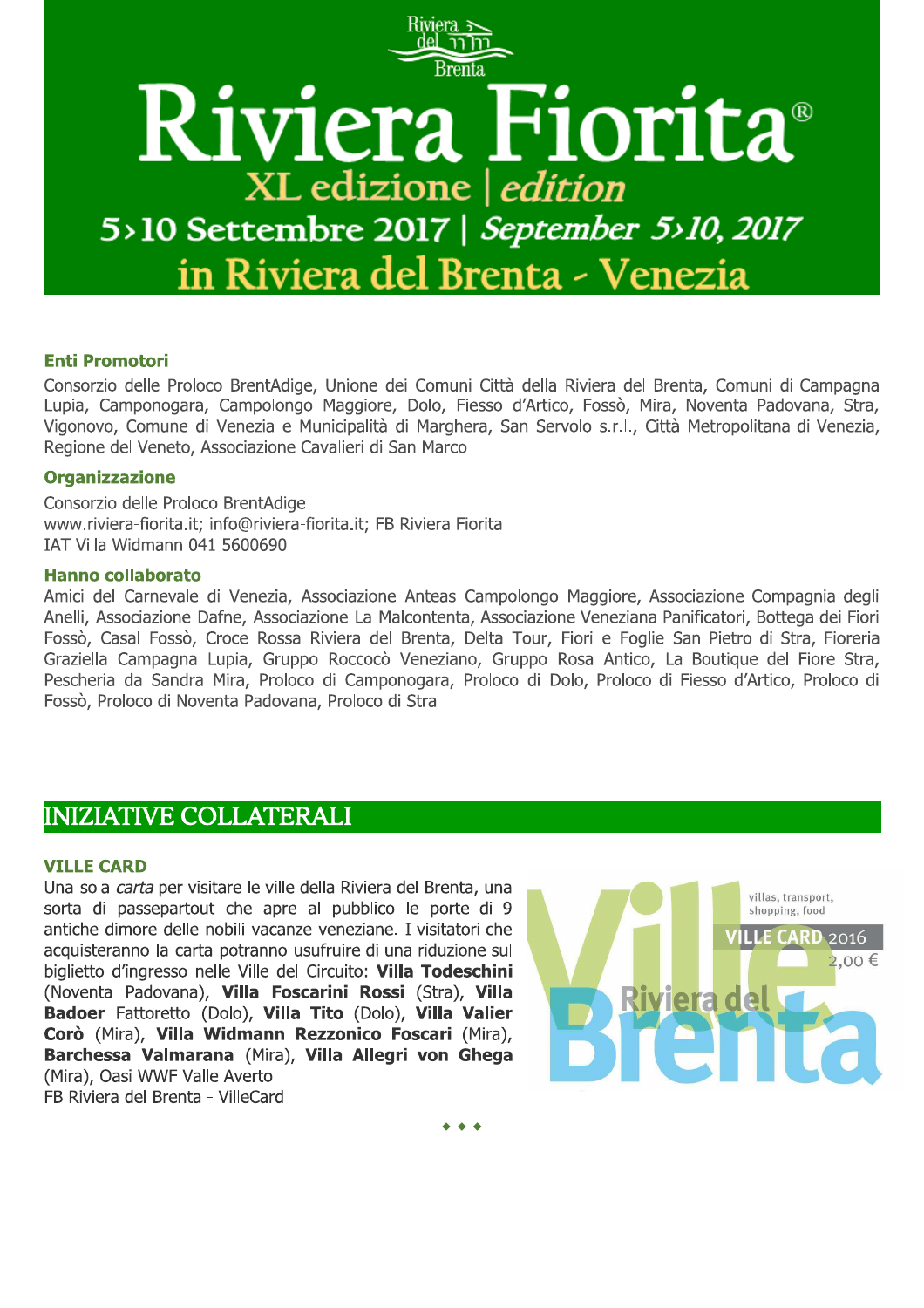

#### **CAMPOLONGO MAGGIORE**

#### **NOTTE BIANCA DI LIETTOLI | 1º edizione**

Sabato 2.IX. Liettoli Centro, ore 20.00. Mercatino delle associazioni, hobbisti, artigiani e commercianti. Musica, sport, street food. Attività per adulti e bambini. Ass. "Essere protagonisti".

#### **CAMPOLONGO INCONTRA | Festival**

Venerdì 8.IX. Giardino della Legalità, via Fermi e via Volta, ore 21.00. Maurizio Torrealta, giornalista Rainews24, a 25 anni dai fatti dialoga sul tema "Le stragi di Capaci e via d'Amelio: il patto Stato mafia". Ingresso libero. In caso di maltempo, al Centro Civico di Bojon. Ass. "Mondo di Carta" Ass. "Auser"

#### **UN BRENTA...PULITO**

Sabato 9.IX. Argine del Brenta, ponte di Bojon, ore 9.00. Iniziativa di sensibilizzazione al rispetto dell'ambiente e del nostro territorio. Pulizia a squadre degli argini del fiume; ai volontari sarà fornito il materiale necessario alla raccolta dei rifiuti. A cura del comitato "Brenta sicuro". Info brentasicuro@libero.it

#### **SAGRA DELL'ADDOLORATA**

Dal 15 al 19.IX. Area parrocchiale, sera. Molteplici le iniziative e attività promosse con serate a tema e proposte per tutte le età. Stand gastronomico, pesca di beneficenza, giostre in piazza. Parrocchia di Campolongo Maggiore

#### LA BIBLIOTECA E' FUORI DI SE' | Musica e parole sotto le stelle

Sabato 23.IX. Arena di Liettoli, ore 21. Ulisse Fiolo presenta il suo nuovo CD "Il pane di domani": brani alla chitarra acustica e versi inediti. Ingresso libero. In caso di maltempo l'attività si svolge presso la biblioteca comunale.

#### **DOLO**

#### RIVI ERA sioni | Suggestioni tra Padova e Venezia

Dal 9 al 17.IX. Ex Macello, orari di apertura domenica 9.30 - 20.00, dal lunedì al sabato 18.00 -22.00. Mostra collettiva fotografica a cura di Matrix. Espongono: Vanessa Badlan, Massimiliano Barbuni, Cristina Basei, Loris Biasibetti, Davide Franceschi, Luca Geri, Alessandra Lando, Giuseppe Marcato Baldan, Cristian Masetto, Maria Cristina Moreschi, Andrea Penazzato, Claudio Vianello. Ingresso libero.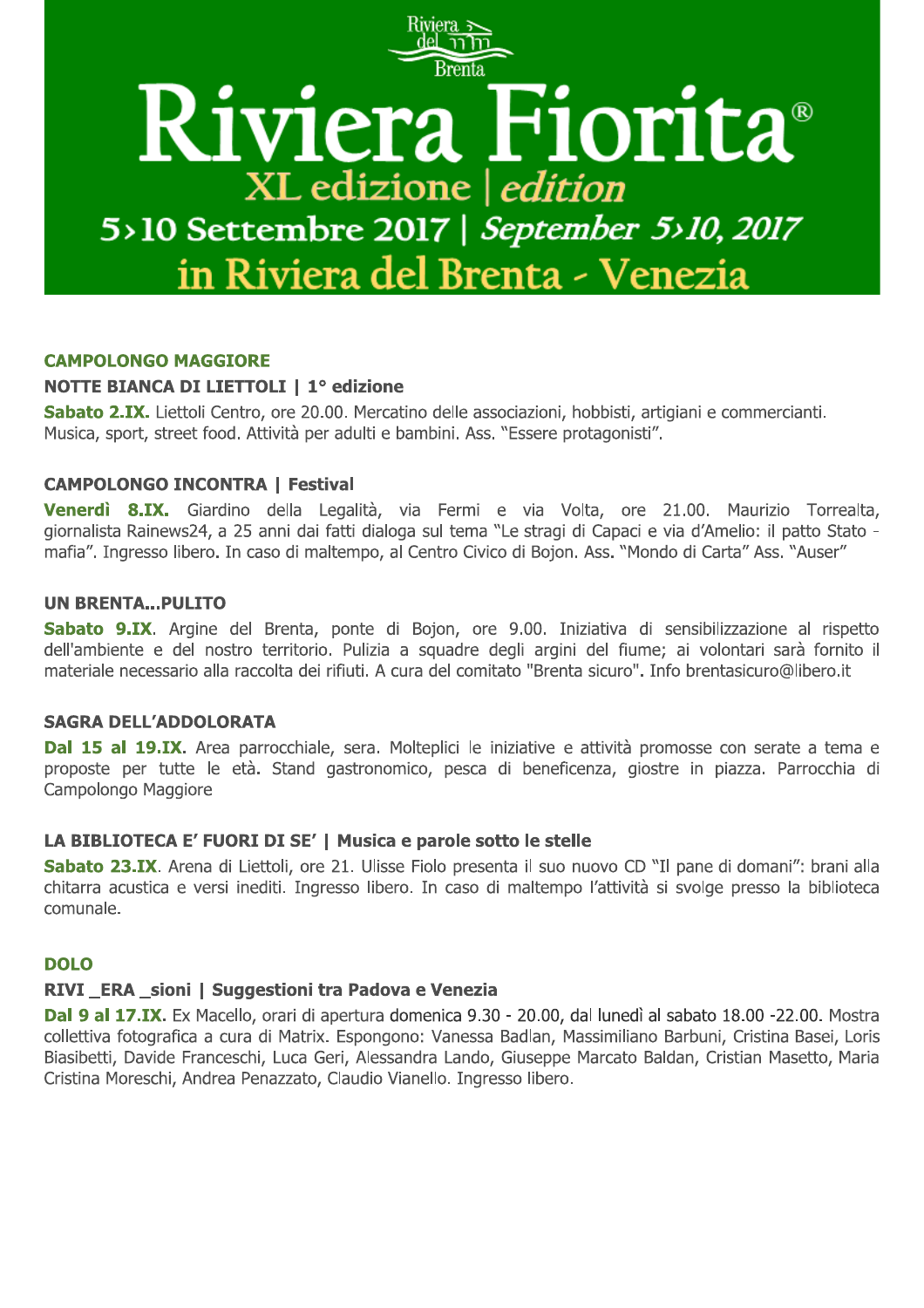

#### **FIESSO d'ARTICO**

#### **PALIO DEL RUZANTE | 13° edizione**

domenica 24.IX. Rive del Naviglio, ore 14.30. PALIO DEL RUZANTE nel centro del paese e lungo il Naviglio, corteo in costume storico, trasporto di derrate alimentari e materiali su trasporto di derrate alimentari e materiali su un'imbarcazione trainata da squadre di tiranti in gara a cronometro. Intrattenimento musicale, cucina rinascimentale, mostre artigianali a cura della Pro Loco di Fiesso d'Artico

#### **MIRA**

#### FESTA DELLE ASSOCIAZIONI | 10° edizione

domenica 10.IX. Riviera S. Trentin, ore 10.00. Festa delle varie associazioni di volontariato, gruppi sportivi e culturali che per l'occasione allestiranno stand informativi e dimostrativi delle attività da loro svolte. Ingresso libero

#### **ORIAGO CHE LAVORA | 3^ edizione**

domenica 10.IX. Oriago, Piazza Mercato, a partire dalle ore 10.00. Musica ed esposizioni, mostra fotografica Oriago e San Pietro come eravamo dalla collezione di Luigi Dall'Armi. Ore 10.15 partenza 2^ Bici Raduno in Fiore, ore 14.30 musiche senza tempo e dimostrazioni sportive: ore 15,00 Palestra Gymnica Sport Club, ore 15.45 box femminile e per ragazzi, ore 17.00 scuola di Arti Marziali Mº Mario Spillere, ore 17.30 scuola di ballo Rosella Gardin e Vanessa Salviato. Ore 16.30 passaggio del corteo storico e sfilata dei figuranti, ore 18.00 estrazione benefica

#### **STRA**

#### **TRADIZIONALE SAGRA DI PALUELLO**

Dall'1 al 5.IX. Piazza di Paluello, sera. Tra gli appuntamenti segnaliamo: venerdì 1 la corsa podistica Il Miglio, sabato 2, dalle 19.00 alle 24.00 l'esposizione auto d'epoca e domenica 3, al mattino la gara di pesca per i bambini, nel pomeriggio il calcio balilla umano, alle ore 17.00 e alle ore 21.15 Tante Storie! quattro interventi in uno, spettacolo di cantastorie e spettacolo di burattini con Alessandro Giglia cura di Arteven.

#### **MANGIA STREET FOOD | Second step**

Dall'8 al 10.IX. Villa Loredan. Ritornano nel parco della Villa i migliori food truck d'Italia con le specialità culinarie di ogni tipo e per tutti i palati. Tre giorni di cibo di qualità, di set, band live e intrattenimento. Ingresso libero.